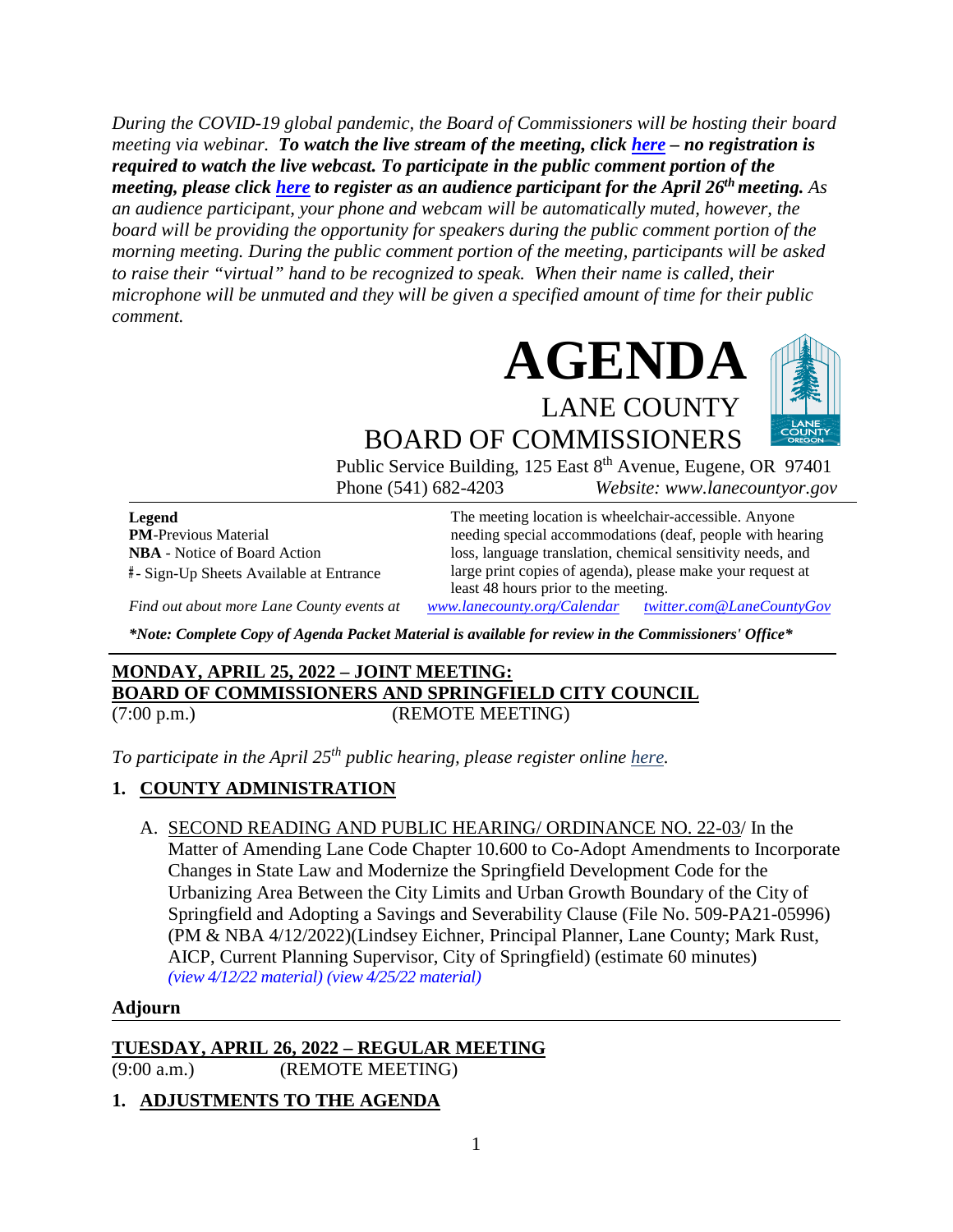# **2. EMERGENCY BUSINESS**

#### **3. #PUBLIC COMMENTS** *(view [material\)](http://www.lanecountyor.gov/UserFiles/Servers/Server_3585797/File/Government/BCC/2022/2022_AGENDAS/042622agenda/T.3.pdf)*

(Speakers will be taken in the order in which they sign up and will be limited to 3-minutes per public comments. If the number wishing to testify exceeds 10 speakers, then additional speakers may be allowed if the chair determines that time permits or may be taken at a later time. When there is an additional opportunity for public comment in the afternoon, speakers will only be permitted to offer public comment on a specific topic once on the same day.)

If you wish to submit written comment, please send an email to [diana.jones@lanecountyor.gov](mailto:diana.jones@lanecountyor.gov) by no later than noon, the day before the scheduled meeting. **In the email subject line please include: PUBLIC COMMENT FOR MEETING DATE MM/DD/YYYY.** These emails will be compiled and will be included on the Board Agenda with a "view material" link. Please note, all emails submitted will be public record.

#### **4. COMMISSIONERS' RESPONSE TO PUBLIC COMMENTS AND/OR OTHER ISSUES AND REMONSTRANCE (estimate 10 minutes)**

#### **5. CONSENT CALENDAR**

(All items listed here are considered to be routine by the Board of Commissioners and will be enacted by one motion in the form listed below. There will be no separate discussion of these items. If discussion is desired, that item will be removed from the Consent Calendar and will be considered separately.)

BEGINNING OF CONSENT CALENDAR \* \* \* \* (estimate 2 minutes)

- A. ASSESSMENT & TAXATION
	- ORDER 22-04-26-01/ In the Matter of Approving Submission of the County Assessment Function Funding Assistance (CAFFA) Grant Application, to the Oregon Department of Revenue for FY 2022-23. (Mike Cowles, Assessor) *(view [material\)](http://www.lanecountyor.gov/UserFiles/Servers/Server_3585797/File/Government/BCC/2022/2022_AGENDAS/042622agenda/T.5.A.1.pdf)*
- B. COUNTY ADMINISTRATION
	- Approval of minutes: 4/12/2022 *(view [material\)](http://www.lanecountyor.gov/UserFiles/Servers/Server_3585797/File/Government/BCC/2022/2022_AGENDAS/042622agenda/T.5.B.1.pdf)*
	- ORDER 22-04-26-02/ In the Matter of Appointing a Commissioner Appointee Citizen Member to the Climate Advisory Action Committee for the Specified Term. (Mark Nystrom, Climate Strategist) *(view [material\)](http://www.lanecountyor.gov/UserFiles/Servers/Server_3585797/File/Government/BCC/2022/2022_AGENDAS/042622agenda/T.5.B.2.pdf)*
- C. HEALTH & HUMAN SERVICES
	- ORDER 22-04-26-03/ In the Matter of Approving Receipt of a US Department of Housing and Urban Development (HUD) Continuum of Care Grant and Delegating Authority to the County Administrator to Sign Grant Documents. (Eve Gray, Director) *(view [material\)](http://www.lanecountyor.gov/UserFiles/Servers/Server_3585797/File/Government/BCC/2022/2022_AGENDAS/042622agenda/T.5.C.1.pdf)*
	- ORDER 22-04-26-04/ In the Matter of Approving Two Contracts and Six Amendments, Delegating Authority to the County Administrator to Sign the Approved Actions. (Eve Gray, Director) *(view [material\)](http://www.lanecountyor.gov/UserFiles/Servers/Server_3585797/File/Government/BCC/2022/2022_AGENDAS/042622agenda/T.5.C.2.pdf)*
- D. PUBLIC WORKS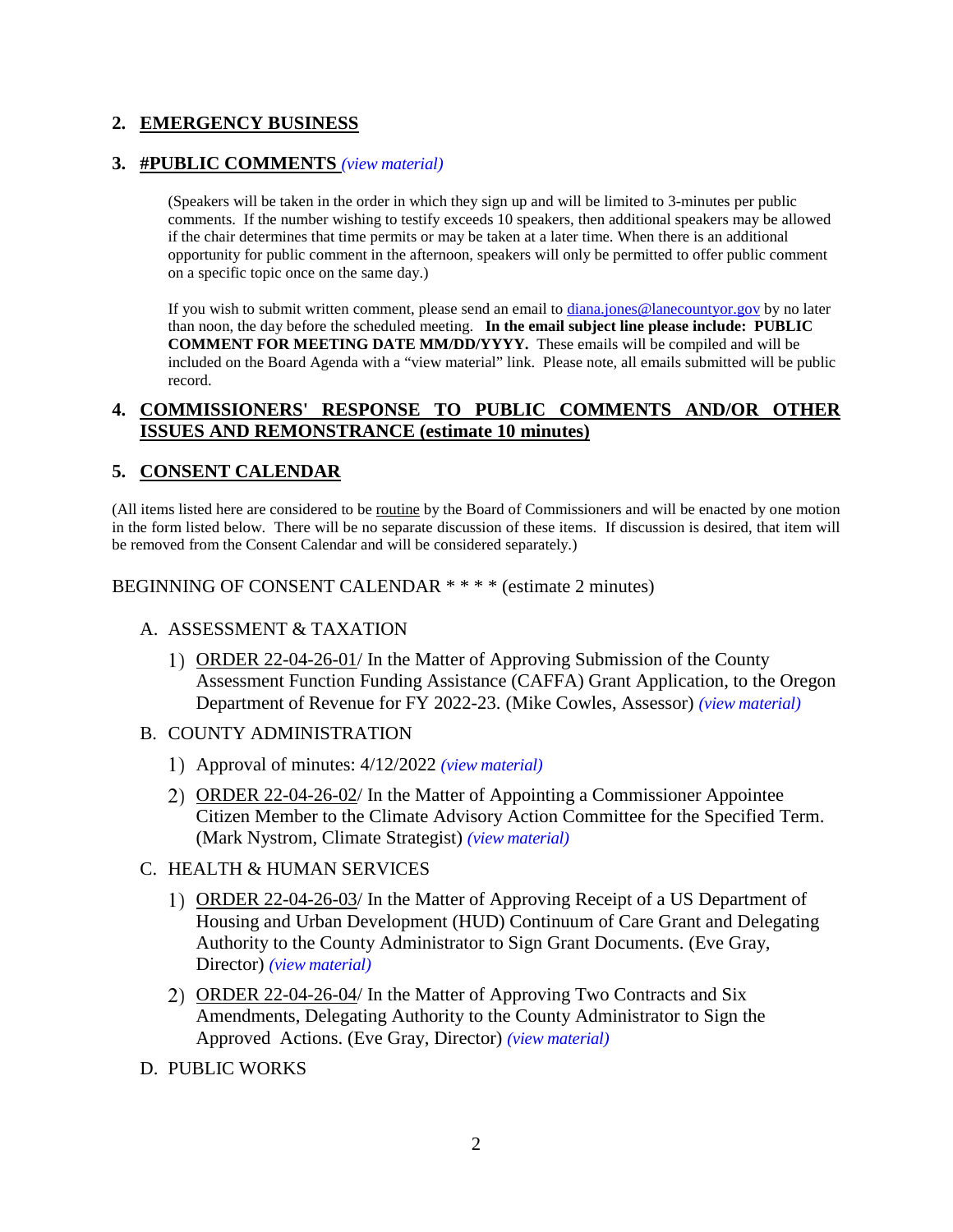ORDER 22-04-26-05/ In the Matter of Approving Two Public Works Contracts and Amendments and Delegating Authority to the County Administrator to Execute the Approved Contracts and Amendments for Clear Earth Environmental Solutions, Inc., Expense in the amount of  $$100,000$ ; K & E Excavating, Inc., Expense in the amount of \$6,885,277.63. (Dan Hurley, Director) *(view [material\)](http://www.lanecountyor.gov/UserFiles/Servers/Server_3585797/File/Government/BCC/2022/2022_AGENDAS/042622agenda/T.5.D.1.pdf)*

#### END OF CONSENT CALENDAR \* \* \* \*

# **6. HUMAN RESOURCES**

A. ORDER 22-04-26-06/ In the Matter of Recognizing Juneteenth and Designation of June 19 as a Paid Holiday for All Eligible Lane County Employees. (Alana Holmes, Director; Latiffe Amado, Equity Manager; Inga Wood, Labor Relations Manager) (estimate 25 minutes [10/15]) *(view [material\)](http://www.lanecountyor.gov/UserFiles/Servers/Server_3585797/File/Government/BCC/2022/2022_AGENDAS/042622agenda/T.6.A.pdf)*

#### **7. COUNTY COUNSEL**

A. Announcements

# **8. COUNTY ADMINISTRATION**

- A. DISCUSSION/ Status Update on Progress of the Affordable Housing Action Plan. (Sarai Johnson, Shelter and Housing Strategist; Steve Adams, Policy Director) (estimate 45 minutes [20/25]) *(view [material\)](http://www.lanecountyor.gov/UserFiles/Servers/Server_3585797/File/Government/BCC/2022/2022_AGENDAS/042622agenda/T.8.A.pdf)*
- B. Announcements
- **9. EXECUTIVE SESSION as per ORS 192.660** (Remote Meeting)

# **10. OTHER BUSINESS**

# **11. Recess**

*During the COVID-19 global pandemic, the Board of Commissioners will be hosting their board meeting via webinar. To watch the live stream of the meeting, click [here](https://lanecounty.org/cms/One.aspx?portalId=3585881&pageId=7842434) – no registration is required to watch the live webcast.* 

#### **TUESDAY, APRIL 26, 2022 – REGULAR MEETING**

(1:30 p.m.) (REMOTE MEETING)

# **12. COUNTY ADMINISTRATION**

A. PRESENTATION and DISCUSSION / ORDER 22-04-26-08/ In the Matter of Adopting the 2022-2024 Lane County Strategic Plan. (Judy Williams, Strategy and Integration Manager; Michelle Kennedy, Project Manager, Berry Dunn; Tara Warne-Griggs, Consultant, Berry Dunn (estimate 60 minutes [25/35]) (**1:30 p.m. Time Certain)** *[\(view](http://www.lanecountyor.gov/UserFiles/Servers/Server_3585797/File/Government/BCC/2022/2022_AGENDAS/042622agenda/T.12.A.pdf) [material\)](http://www.lanecountyor.gov/UserFiles/Servers/Server_3585797/File/Government/BCC/2022/2022_AGENDAS/042622agenda/T.12.A.pdf)*

# **13. PUBLIC WORKS**